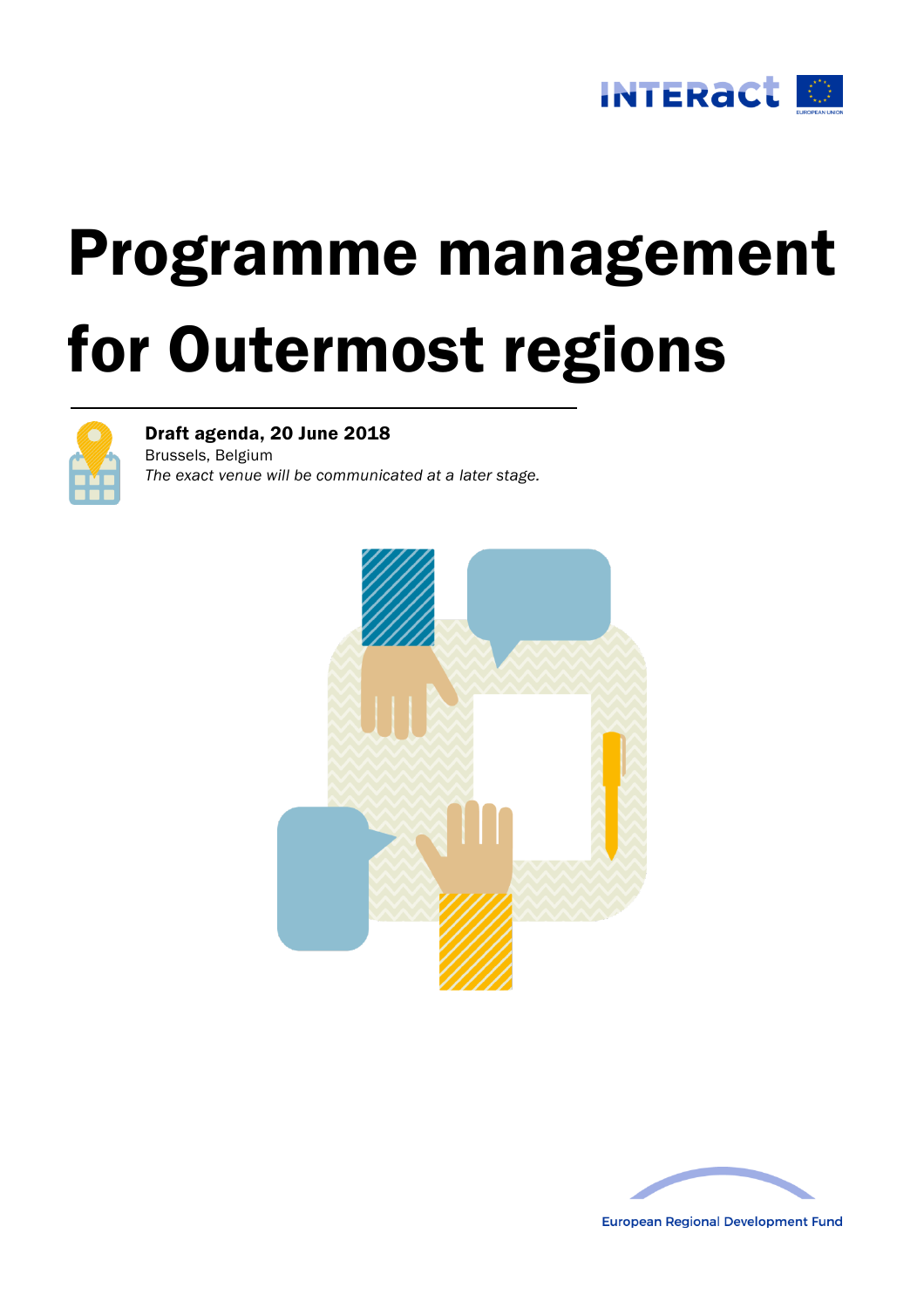

## **Outline**

The Interreg programmes of the Outermost regions face very specific challenges when it comes to the implementation of their work, partly because of their geographical situation and the type of countries they cooperate with which require certain mechanisms. In this context, Interact is organising a one-day event to offer these programmes a platform to discuss with the relevant European institutions, and to provide them with the necessary knowledge and practices to address these challenges.

### Who is it for?

This event is targeting the heads of secretariat and managing authorities of the following Interreg cross-border and/or transnational programmes:

- > Interreg Caribbean
- > Interreg Saint Martin/Sint Marteen
- $\triangleright$  Interreg Amazonia
- Interreg Spain-Portugal (Madeira, Canaries and Azores (MAC))
- $\triangleright$  Interreg Indian Ocean
- > Interreg V- Mayotte-Comores

#### Contact person

Tsveta Aleksandrova: [tsveta.aleksandrova@interact-eu.net](mailto:tsveta.aleksandrova@interact-eu.net) Phone: +34 628617128